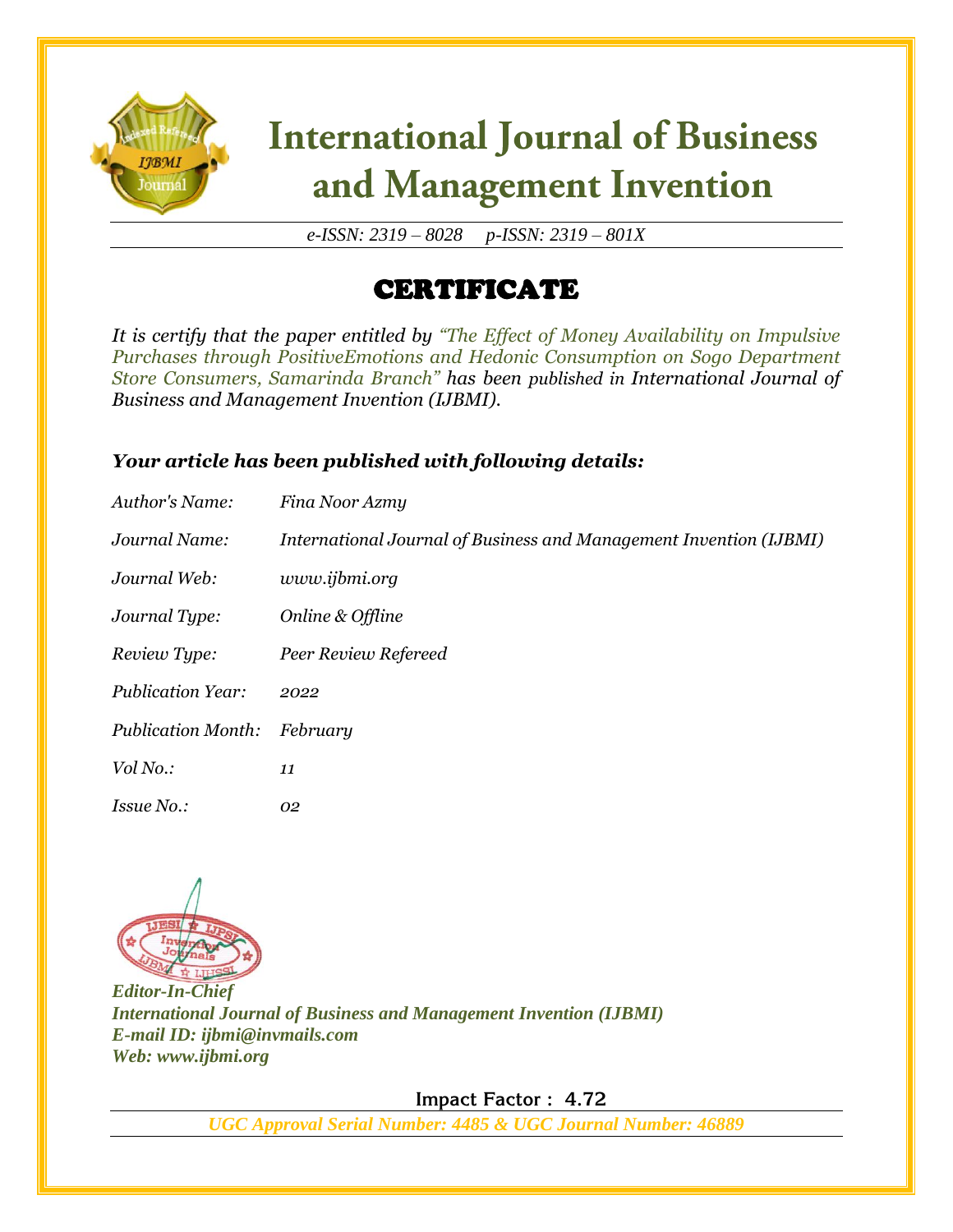

# **International Journal of Business** and Management Invention

*e-ISSN: 2319 – 8028 p-ISSN: 2319 – 801X*

### CERTIFICATE

*It is certify that the paper entitled by "The Effect of Money Availability on Impulsive Purchases through PositiveEmotions and Hedonic Consumption on Sogo Department Store Consumers, Samarinda Branch" has been published in International Journal of Business and Management Invention (IJBMI).*

#### *Your article has been published with following details:*

| Author's Name:            | Yonathan Pongtuluran                                               |
|---------------------------|--------------------------------------------------------------------|
| Journal Name:             | International Journal of Business and Management Invention (IJBMI) |
| Journal Web:              | www.ijbmi.org                                                      |
| Journal Type:             | Online & Offline                                                   |
| Review Type:              | Peer Review Refereed                                               |
| <b>Publication Year:</b>  | 2022                                                               |
| <b>Publication Month:</b> | February                                                           |
| Vol No.:                  | 11                                                                 |
| <i>Issue No.:</i>         | 02                                                                 |



*Editor-In-Chief International Journal of Business and Management Invention (IJBMI) E-mail ID: ijbmi@invmails.com Web: www.ijbmi.org*

 **Impact Factor : 4.72** 

*UGC Approval Serial Number: 4485 & UGC Journal Number: 46889*